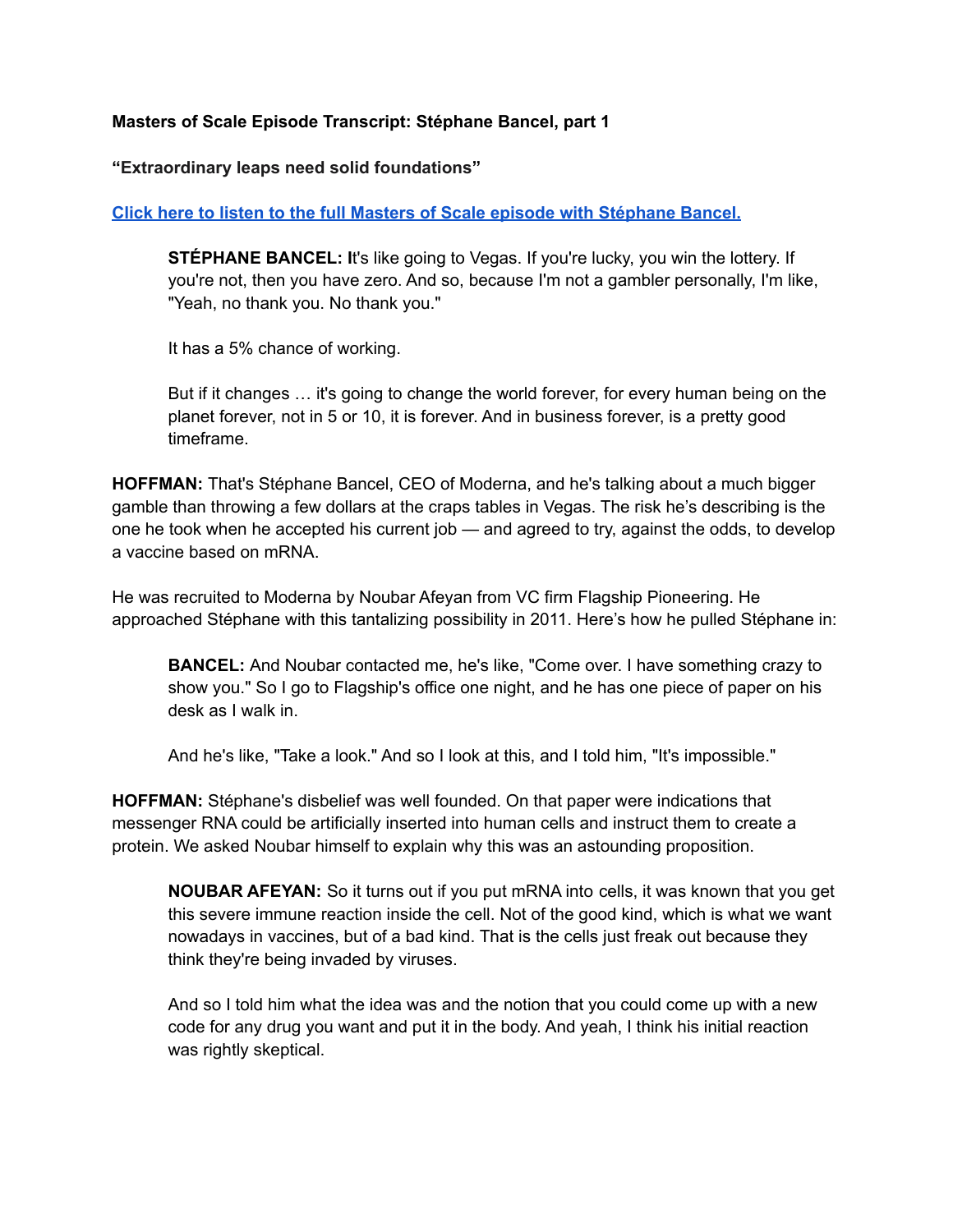**HOFFMAN:** Noubar was now showing Stéphane that there might be a way to avoid the cells freaking out. Instead, they would let the mRNA in and then happily use the instructions it contained to synthesize a protein. Making it work in a consistent and scalable way was more than a longshot. It was a moonshot.

And Noubar wanted to convince Stéphane it was a moonshot worth taking.

**AFEYAN:** And Noubar was very good. He is a charmer. And then of course he flipped me like a pancake.

I said to him, "Listen, it may not work, but if it works, this will be as big or bigger than Genentech," which was the iconic … the Google of biotech or the Amazon of biotech. And I said, "You're going to regret not being the person who builds that company."

**HOFFMAN:** Through the lens of this astounding new technology, Stéphane saw a world in which new drugs take hours rather than decades to develop at a fraction of the cost — with fewer unpredictable side effects and far higher rates of success. And this technology came from a small bio-tech start-up that Noubar had founded, and now wanted Stéphane to lead.

**BANCEL:** So you're telling me if this is true, we're going to be able to do an incredible number of medicine, helping so many people that nobody else can with a higher chance of getting to launch. And it's going to be faster and it's going to be cheaper? He's like, "Yep."

**HOFFMAN:** That company, of course, would become Moderna which, thanks to its pioneering technology, played a central role in the unprecedented global fight against COVID-19.

It was a historic risk, which we now know was more than worth taking. Noubar convinced Stéphane to take the gamble because he knew Stéphane was the right leader for the risk that was ahead.

**AFEYAN:** We leap much further. And when we land, some of the time we land on quicksand and some of the time we land on things that end up becoming solid enough territory that we can continue to iterate, iterate, iterate until we find value. And so, that's the nature of the platform businesses we create.

**HOFFMAN:** Both Stéphane and Noubar were certain of one other thing: the best chance of success was to build Moderna from the ground up with a singular focus on this extraordinary possibility.

That's why I believe you need to prepare to make extraordinary leaps in extraordinary times. And to do this, double down on the right mindset and platform to take risk head-on.

# **[THEME MUSIC]**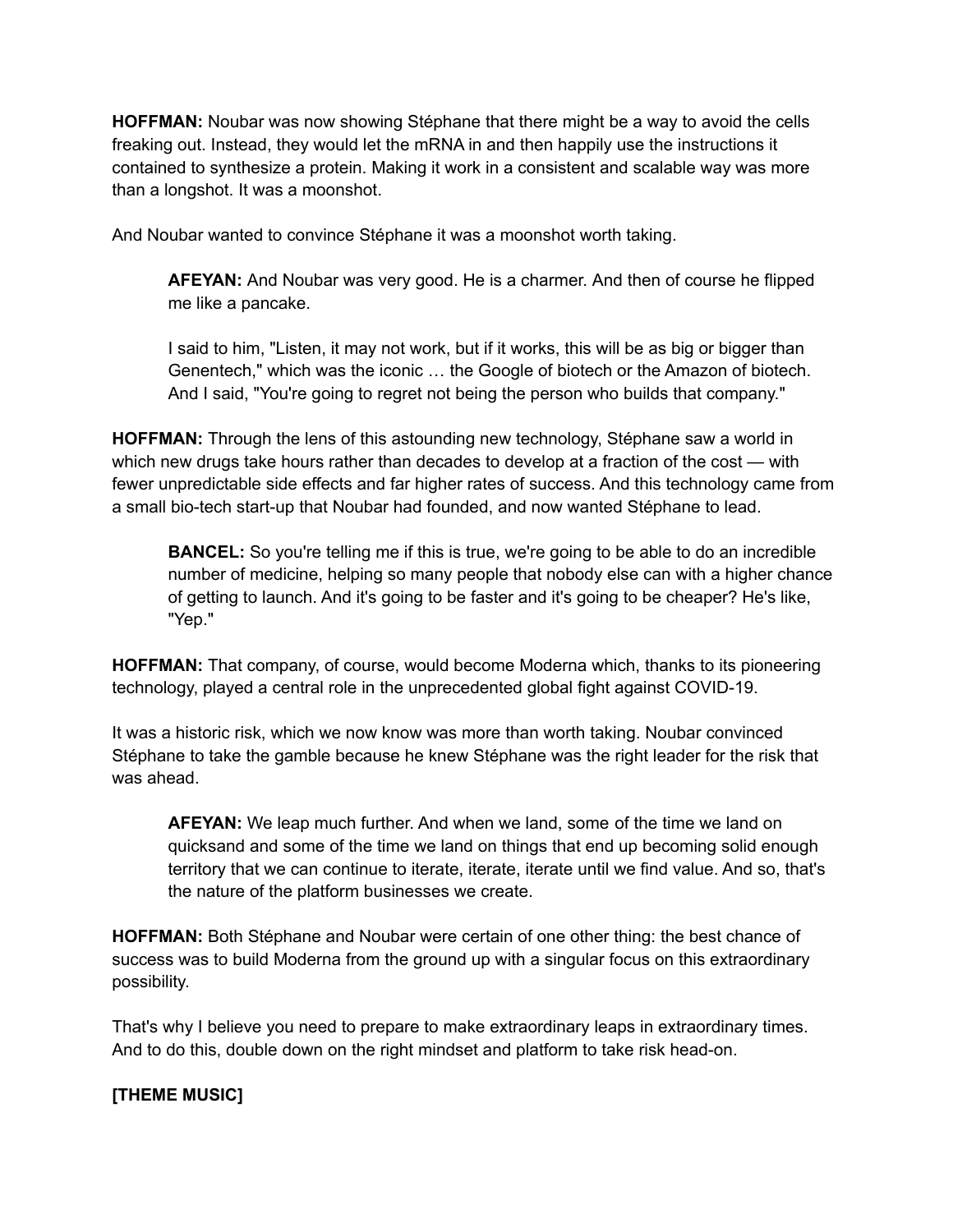HOFFMAN: I'm Reid Hoffman, co-founder of LinkedIn, partner at Greylock, and your host. And I believe you need to prepare to make extraordinary leaps in extraordinary times. And to do this, double down on the right mindset and platform to take risk head-on.

In 1961 President John F. Kennedy announced to the world that the U.S. would land astronauts on the moon within the decade.

At the time, America was lagging badly behind the Soviet Union in the space race, and the country was fractured by social injustice and civil unrest.

Then there's the fact that much of the technology needed to reach the moon, land, and return safely didn't even exist yet.

The plan was so audacious it coined the term "moonshot."

They had to build rockets, landers, spacesuits, computers, and procedures, and the entire time they weren't even certain that the moon's surface could support the weight of an astronaut; let alone the lunar lander. It could, effectively, have been a moonshot into quicksand.

But just eight years later, American boots stepped onto the lunar surface. And they didn't sink.

This literal moonshot was a success because NASA cultivated a risk mindset tailored to their mission and then built out a solid platform to support it.

That's why the first Apollo mission to land on the moon was Apollo 11 — not because all previous missions had failed, but because each previous mission's purpose was to help test and build the platform that would give the moonshot the best possible chance of success.

When we talk about taking a monumental risk for huge gains, it's easy to forget how important it is to assess the risk clearly and build a strategy around it, based on both your goals and your company's culture.

It's also easy to overlook how the success of your moonshot doesn't rest in simply taking the risk but in how solid your platform is.

I wanted to talk to Stéphane Bancel about this because, as the first CEO of Moderna, he built the company from the ground up with the singular goal of making the moonshot technology of mRNA medicines work. He built a culture at Moderna that embraced risk while also taking counterintuitive moves to make sure that the foundation for their moonshot was as solid as possible, a moonshot that saved millions of lives, with a technology that could be even more impactful in years to come.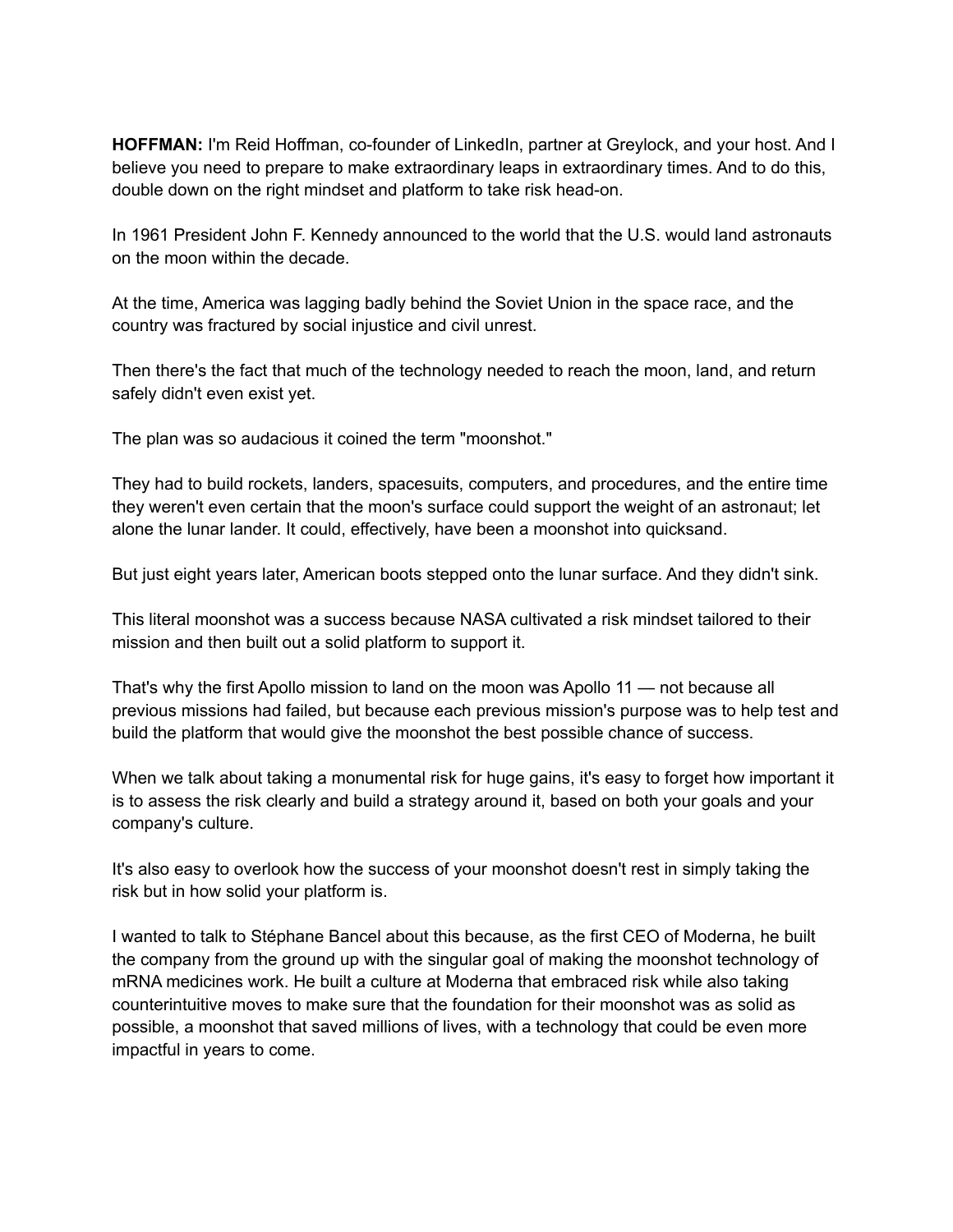Because of this incredible achievement and the remarkable lessons to be learned, we've split this episode of Masters of Scale into two parts. In Part One we'll focus on how Stéphane helped Moderna defy norms and deliver life-saving science by creating a technology platform. Part Two will dig into how Moderna scaled its impact, under the most dire of situations, and what that may mean for future transformative breakthroughs.

As we heard at the top of the show, before he took the helm at Moderna, Stéphane was CEO of French biotech firm bioMérieux.

He took over at bioMérieux in 2007 after over a decade working in management and executive positions in the pharmaceuticals industry. However, despite his impressive resume. BioMérieux's choice of Stéphane for CEO was an unexpected move.

**BANCEL:** The chairman of bioMérieux contacted me one day and is like, "Hey, we're looking for a new CEO. You are way too young so most probably you're not going to get the job."

"But I was advised by somebody I trust to really put a broad list of all the people I could think of that could potentially do it, and you came on that list, so would you be interested?"

**HOFFMAN:** So Stéphane put his name forward without expecting much.

**BANCEL:** To quite my surprise, they gave me the job.

BioMerieux at the time when I became CEO was around 6,000 people. It had commercial presence with people on the ground in 40 countries. And so I got in there, and what I do is, first I'm totally freaked out because I'm like, "Shit, I don't know if I can do this job."

**HOFFMAN:** Stéphane's solution was to set off on a listening tour.

**BANCEL:** I spent the first 60 days going around the world talking to literally maybe 150 to 200 of the leaders of the company. And I would ask them the same questions. I ask them, "Okay, talk to me about you and your life and your family. And then talk to me about your department and what you do, or your country, or your lab." And I will always ask them, "Hey, if you are the CEO tomorrow, what are the two or three things you would do?"

**HOFFMAN:** The listening tour is an approach I've seen from other great leaders when they're first joining a company. In fact, I would argue it's an essential practice for any new leader.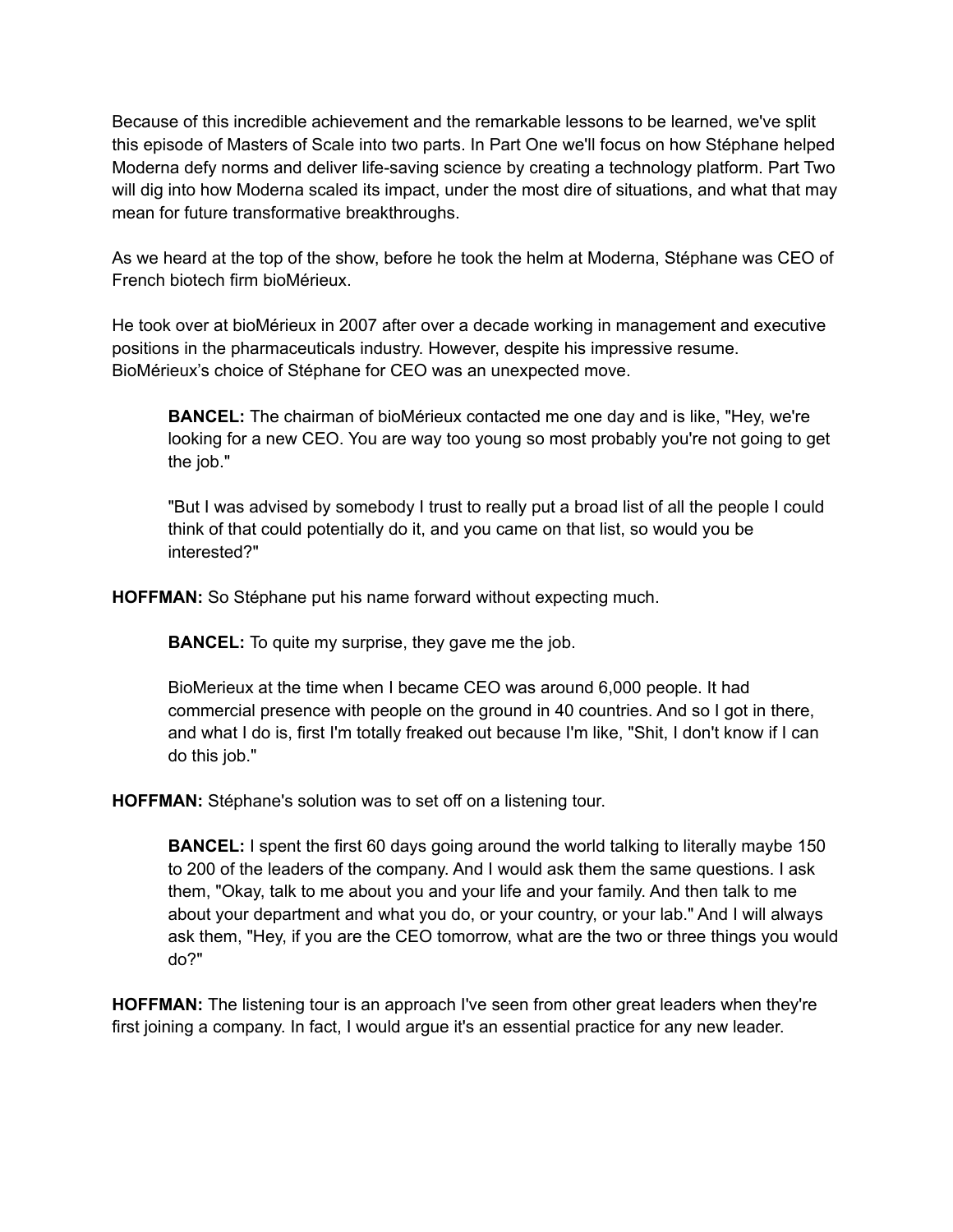It gives you an immersive and nuanced introduction to the culture, morale, concerns, and mindset of your team. And from this, you can build a strong launchpad for positive, collaborative change.

I saw this first-hand when Jeff Weiner took over from me as LinkedIn CEO. Jeff talked about this in his Masters of Scale episode titled "How to Set the Drum Beat."

**JEFF WEINER:** So I took the time to meet with literally every person in the company. At 330 employees, it was still manageable. That would be a lot more time-consuming today. And so before I decided on any plans going forward, I wanted to make sure I understood what was happening, and I wanted to learn as much as possible from the people who had developed the company up until that point.

**HOFFMAN:** After that extensive listening tour, Jeff identified what LinkedIn needed to build was a launchpad for its next leap in scale. He then set about communicating it, not just once, but again and again, at every opportunity. It became a steady drumbeat that reverberated through the company.

**WEINER:** I think all effective leaders understand the importance and power of repetition. And it's counterintuitive, because once you say it just a second time, you start getting bored of it, and you just project that boredom onto the audience. You just assume that people have heard it before. They don't want to hear it again. But they've got their own priorities, they're focused on other things. And so that repetition is actually really important.

**HOFFMAN:** In Jeff's case, his listening tour set the time signature for a steady drumbeat focused on building a shared culture. Even since Jeff stepped down from the CEO role in 2020, the drumbeat he set still resounds throughout the company.

For Stéphane, the listening tour helped him gauge his team's risk mindset.

In order to establish the right risk mindset in your team, you need to be intimately acquainted with your business, and all its exposure points to risk.

Now, the "right" risk mindset for one company may be vastly different from another. It depends on your goals, your timeframe, your competitors. Whatever the right risk framework you decide for your company, you need to make sure everyone on your team leans in to it.

Now that Stéphane had synthesized his fresh viewpoint with what his leaders saw on the ground, he could put together a bold plan of action.

**BANCEL:** I went to the board and told them, "We should stop investing in those parts of a business where we don't have scale. We are naive because we have two people in France, and there's three companies in the U.S. with \$200 million and 50 people, and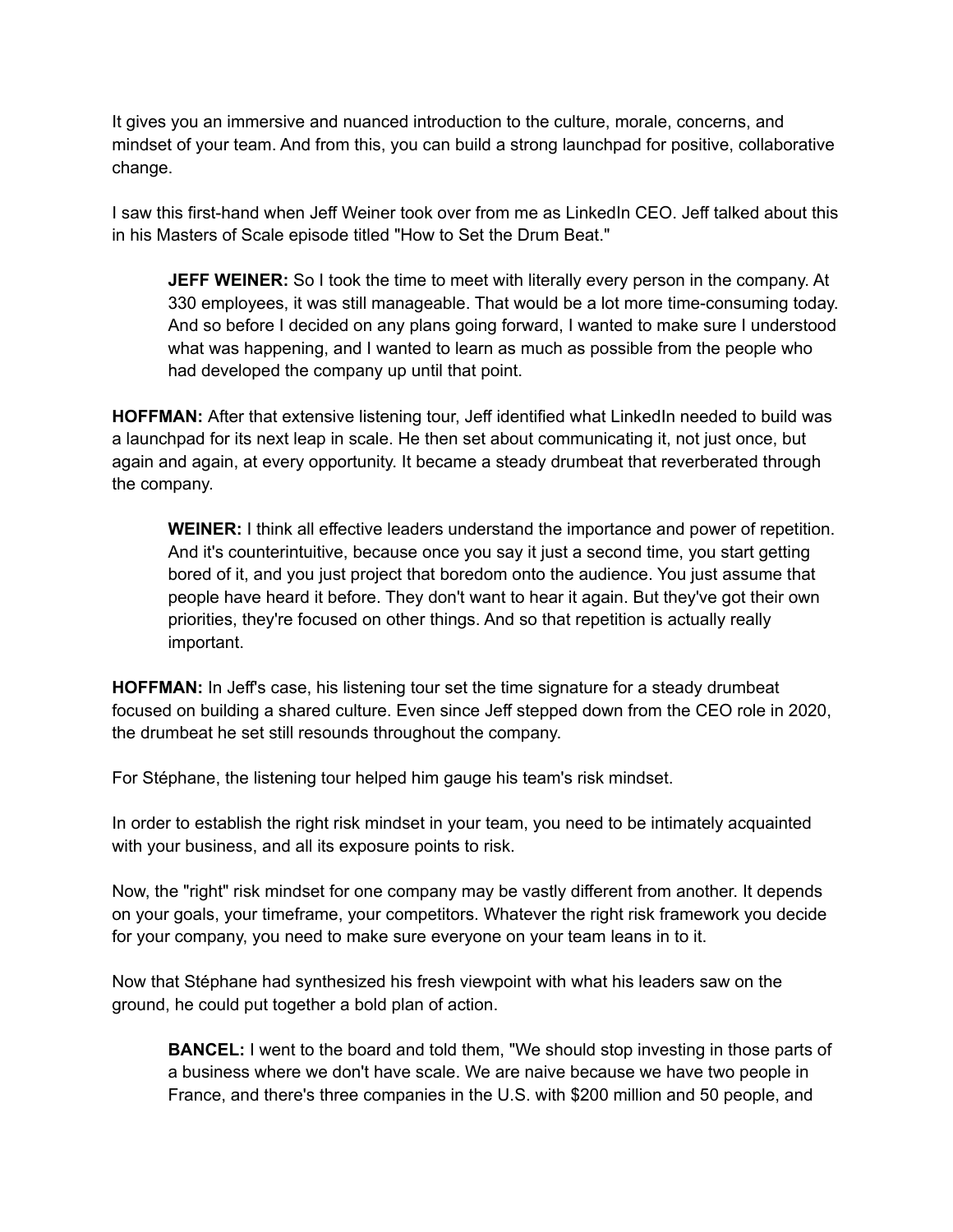that's all they do. We have no chance to ever compete with those guys. So let's stop wasting money and focus on what we're really good at."

**HOFFMAN:** It's not that these sideline operations had no upside, but rather, there was no way of realizing those upsides without pouring in vastly more resources. And doing this would take resources away from the risk that had the best chance of paying off. Take all risks, and you're more likely to lose — even if it seems like diversifying helps. Focus is what's required. It's as important as choosing the right risk.

It often takes an outsider to piece this kind of picture together. Having those non-scale outliers in the business might feel like a way to hedge against risk. But what Stéphane saw with fresh eyes was that these outliers were increasing the risk to bioMérieux's core business.

Through that listening tour, Stéphane had identified what needed to be changed in bioMérieux's collective risk mindset. And he could use his findings to pitch a convincing case of why these changes were needed. Not just to the board, but to everyone at bioMérieux.

**BANCEL:** I'm of the belief that as a leader, you need to spend a lot of time on the ground with people. So town halls, lunches with 20, 30 people, dinners with the leadership teams, a lot of time with people. And I think as a leader, just keep repeating the plan.

**HOFFMAN:** Recall how Jeff Weiner did a similar thing at LinkedIn with a steady drumbeat to cement the company's culture. Stéphane's steady drumbeat aimed at instilling a new risk mindset at bioMérieux. And he framed it to be as clear as possible.

**BANCEL:** The plan was pretty simple. I'm a very disciplined guy, so there was priority one, priority two, priority three, priority four, not 50. And they had numbers, and we started executing. We built around 10 companies to strengthen our core business. We closed a few factories. And the company did fantastic. We doubled the growth rate in the five years I was there compared to the five years before. We improved our margin. The stock did very well.

**HOFFMAN**: That was until VC Noubar Afeyan approached Stéphane about heading up a very small company he had co-founded. That company's name was Moderna.

## **[AD BREAK]**

**HOFFMAN:** We're back with Stéphane Bancel, CEO of Moderna. And if you want to hear the entire, uncut version of this interview, you can do so by becoming a Masters of Scale member. Members get to hear new episodes before anyone else, and get exclusive access to the uncut versions of our interviews, Masters of Scale courses, and a range of other exciting benefits. To join, visit mastersofscale.com/members.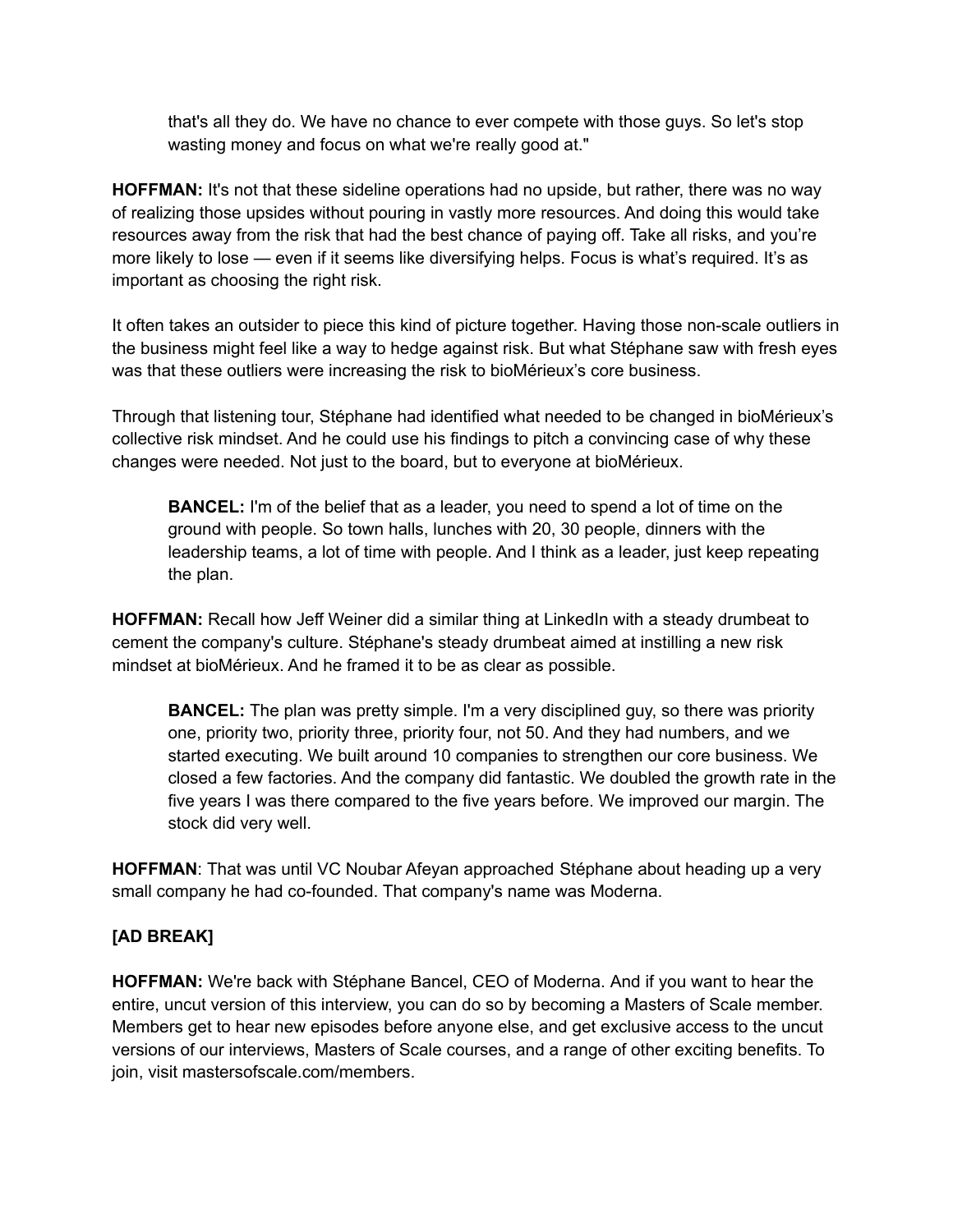Where we left off before the break, Stéphane was approached by VC Noubar Afeyan about becoming CEO of a small biotech company he'd co-founded that would become Moderna. It specialized in a niche, unproven technology: mRNA.

At the very beginning of this episode, we heard the story of how Stéphane was bowled over by the huge potential of mRNA, and accepted Noubar's offer even though he estimated it had just a 5 percent chance of success.

So this is a good place to briefly recap what mRNA vaccines are and what makes them so revolutionary. And to do that, we asked science communicator and geneticist Alex Dainis to help out.

**ALEX DAINIS:** MRNA vaccines are really cool because in essence they're pretty simple. They have two main parts. There's a piece of RNA, so this is a nucleic acid molecule that gives your cells some information, and then there's a little fatty bubble around it. Your cells are able to read the instructions that are coded in that piece of RNA and turn them into a protein.

So what producers and manufacturers have been able to do is to take the sequence of one specific protein from the SARS-CoV-2 virus that causes COVID-19, and put it into these vaccines so that your body can read that sequence, make just this one protein from the COVID-19 virus, and display it to your immune system so that your immune system can learn what that looks like, and if it sees it again, it can mount an immune response against that virus.

**HOFFMAN:** The theory behind mRNA vaccines had been around for decades. But it is only recently that companies like Moderna figured out how to make it work in practice. And the potential is staggering.

**DAINIS:** RNA vaccines are really revolutionary because they outsource part of the vaccine production to your own cells. Many vaccines that we've used in the past, you have to make a lot of the virus itself in the lab and then package that into a vaccine that you're actually giving to people. And that can take a lot of time. It can be very expensive. And it means that sometimes our vaccines aren't quite as effective as we want them to be.

With RNA vaccines, because we're sort of outsourcing a part of that production to the cells in your own body, you can really truncate the amount of time it takes to make one of these vaccines.

**HOFFMAN:** Noubar opened Stéphane's eyes to mRNA's potential to reconfigure the risk/reward calculus of drug development. And Noubar wanted Stéphane to join Moderna as it attempted this moonshot.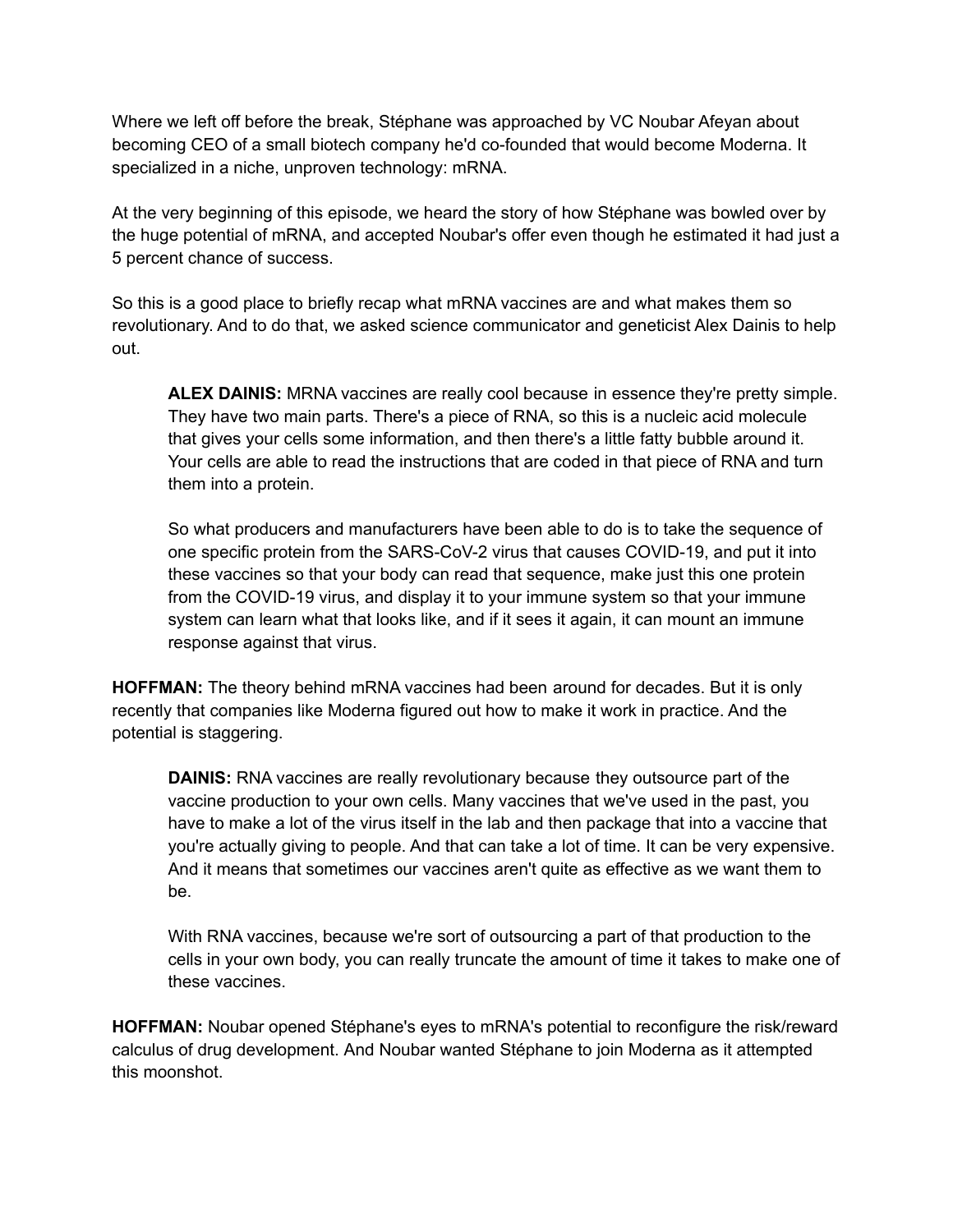**BANCEL:** And he's like, "I want to build this company, so you're a big company guy. You spend your time saying no to bad ideas."

**HOFFMAN:** Noubar wanted someone who would know when to put the brakes on certain risks in order to make sure the moonshot had maximum chance of being achieved. This is how Noubar puts it in his own words:

**AFEYAN:** The one thing I had seen in him that I think has served him well since, and it's a skill or balancing act that has evolved considerably and strengthened, is what I call generally this notion of paranoid optimism. And so my mindset definition of a high-growth entrepreneurial leader is that you need to be both paranoid and optimistic.

And he was both of those things. He was able to see the possibility, even though he could foresee the challenges. But he also could constantly bring to the table all the assumptions that we might be getting wrong, so that we're constantly iterating and testing our assumptions. And so this combination, what I call gas pedal, brake pedal, that's also defined our relationship. Because for all the years since then, I've served as a brake pedal when he was pushing hard on the gas pedal. And some other times I wanted to push on the gas pedals and he would be the brake pedal. But he himself internally has both of those characteristics in spades. And he looks for people around him to help amplify, so that the balance is always there. I think that's a huge advantage.

**HOFFMAN:** All leaders and strategists, whether a startup or a large company, have to say no to a lot of ideas. That is unless you have so few ideas that you're not generating enough to say no to, and that's a whole problem in itself.

So finding the right balance between the gas and the brake is key.

But note how Noubar doesn't restrict Stéphane's role to that of the brakeman. He knew that the relationship would be far more nuanced than that. Sometimes Stéphane would be the one gunning the engine, and it would be up to Noubar to shave off the speed. No one's role was set in stone. Indeed, it was the dynamic between the two of them that would be important.

As we heard part of the story earlier in the show, for Stéphane, the problem right now was deciding if he should say yes to Noubar's proposition.

**BANCEL:** And so I left his office. I walk home. My head was spinning in many directions. And so I talked to my wife like I've done for every big decision in my career.

She's like, "You have to do it." And I look at her a bit puzzled because I thought she would be the conservative one. I said, "Why?" And she's like, "If this works, this is going to help kids that have rare genetic diseases, that their families have no hope today. You're going to be able to potentially work in cancer and other things. And you're going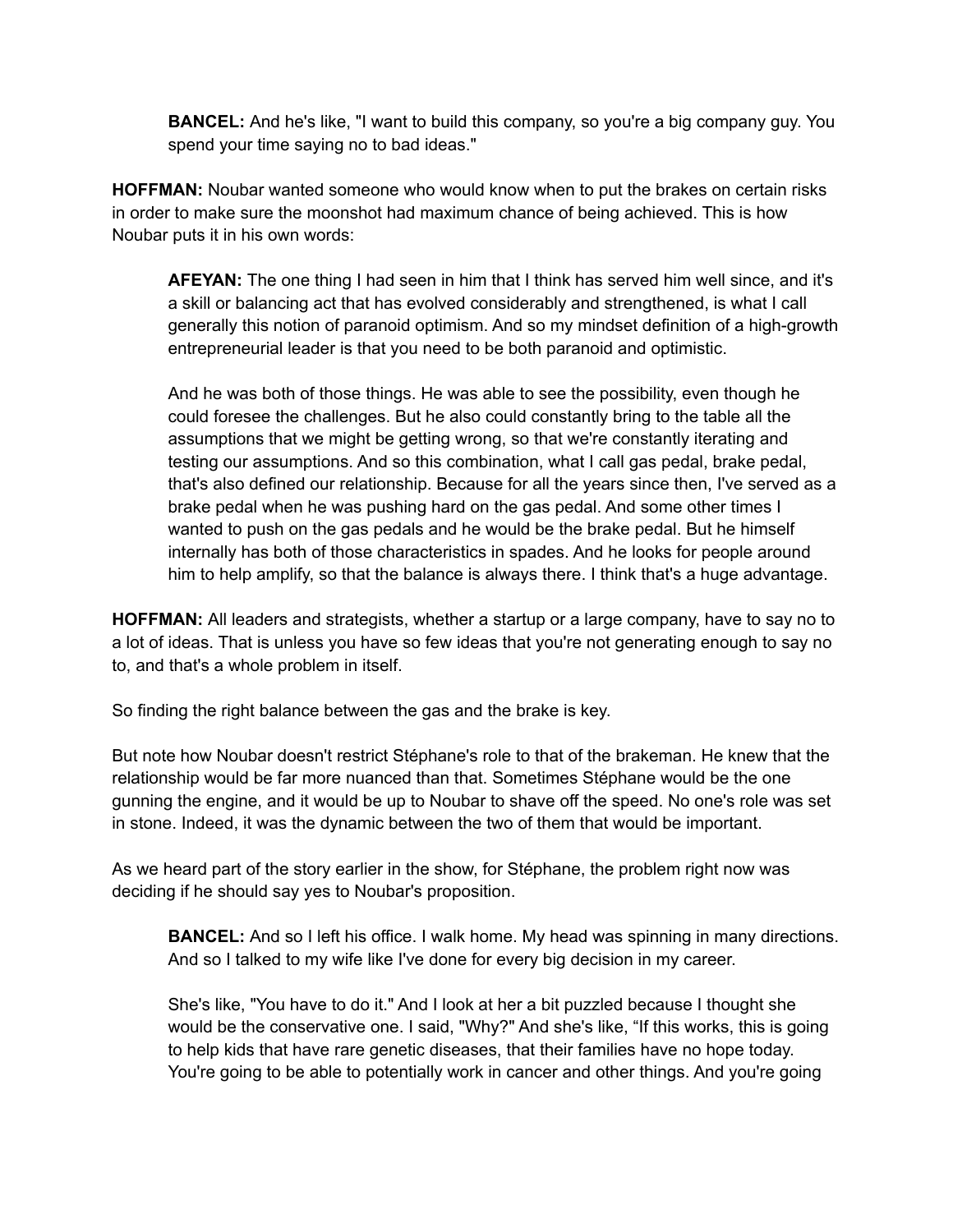to impact so many lives and so many families. And if this could work, if this mRNA technology could work, you might be one of a few people who might make it work."

"You're so stubborn. You are totally relentless. And if it works, it will change the world forever." That's the piece, Reid, that was very clear in my mind at the beginning, which was, it was this thing that you encounter very few times in your life where it has 5% chance of working.

But if it changes, it's going to change the world forever, for every human being on the planet forever, not in 5 or 10, it is forever. And in business forever, is a pretty good timeframe.

I say, "Okay, I'll do it."

**HOFFMAN:** Stéphane saw two key things he needed to do. The first was to make sure Moderna was built from the ground up with the right risk mindset.

The second was to build out a platform for this revolutionary technology so that, when the time came, Moderna could scale its moonshot technology at maximum speed.

To achieve these goals, Stéphane needed Noubar to agree to two red lines.

**BANCEL:** I said, "I'll do it, but I have just two things that are really important to me that I need your support on." And he said, "Tell me." "One is I don't want to go public too early because it's a platform. If it works, it's a platform company. We're going to have to invest a lot to build the platform. There's never really been a platform company in biotech. It's in the tech world that we have amazing platform companies like the one you built and many you helped."

**HOFFMAN:** Until now, a platform approach had been impossible in the pharma industry. Each new drug needed to be built from scratch, its active ingredients combined and tested. It was like making a one-of-a-kind hand-crafted artisanal toy.

But mRNA allowed for a different approach. It was more like a Mr Potato Head; with the potato body as the platform, you could come up with any number of new characters in an instant. It was something I reflected on with my producers after I spoke with Stéphane:

**HOFFMAN:** To some degree every business is a platform that makes certain kinds of business activities much more efficient and simple and other ones much more expensive for that particular organization. So Levi's wants to launch jackets. Very easy to do. They have factories. They have direct and retail relationships. They understand fabrics. Et cetera, et cetera. Levi's wants to launch milkshakes, not so much. Weird impedance with the customers. Totally different supply chain, totally different go-to-market, probably different logistics, and all the rest. And so all businesses are kind of setting themselves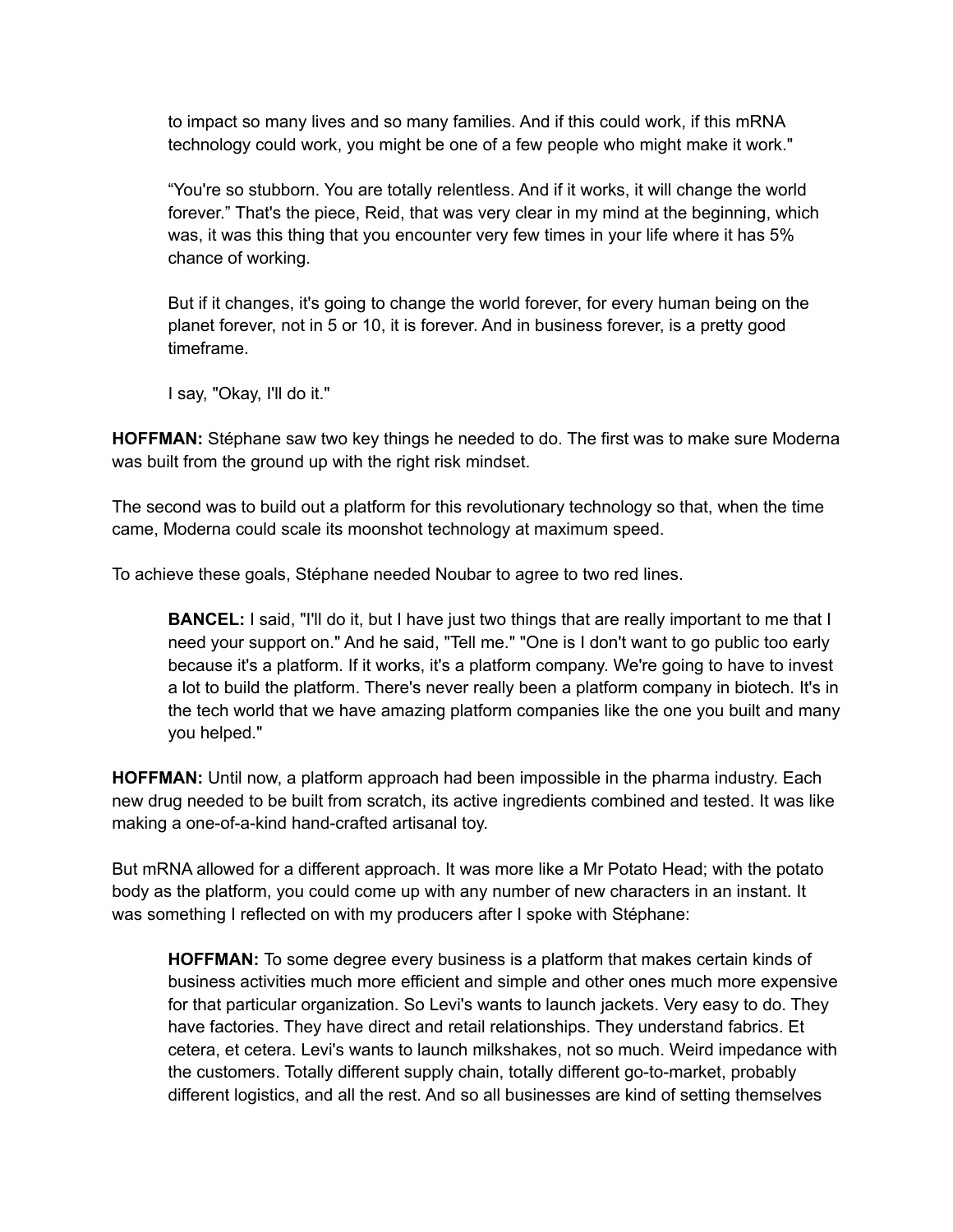up to: What is the platform of your business about? Which kinds of products and services can you offer? How do you dynamically evolve them? Et cetera. And so part of that when you're in a start-up is what's your risk that you're setting up for, how much of a platform, because typically you worry that you put all this tooling in a platform and you don't get a specific application right. Namely, this is what's going to be sold.

**HOFFMAN:** When it came to Moderna, in tech terms, it was like building an OS rather than an individual app; once you have that OS in place, you can then quickly build out individual apps using it.

But this approach had its own inherent risks that Stéphane needed to mitigate.

**BANCEL:** And so I'm like, "If we go public too early, the capital market will not know how to understand such a company. They're going to ask me, 'What's the first drug? What's the first drug?' And we're going to de-focus investments in the platform, and we will minimize what this could be in the next 10 to 20 to 30 years for the world. And I will not do that. So I just want your word that until I say, we go public, we're not going public." He's like, "Okay."

**HOFFMAN:** This is one of the dangers of building a platform — you may be able to see all the potential, but your stakeholders may not.

Then there was that second red line Stéphane needed Noubar to agree to before he said yes to Moderna.

**BANCEL:** "And my second ask is I don't want another VC. When everything goes well, the VCs are pretty aligned. But when things don't go well, you are not so aligned." Different timeframes, different philosophies, different risk profiles. I just want to have you backing us up."

I'll find the money. I'll raise the money. And I say, I have to be honest, I've never raised a penny, so I hope I raise the money."

**HOFFMAN:** Note how Stéphane was taking on a huge risk in terms of funding to mitigate what he saw as a bigger risk — that having VC investors would make it difficult to do the preparations he needed in order to build out the platform. An impressive, counterintuitive risk, Stéphane was fortunate to have the open-minded Noubar backing him up on this.

I think Stéphane's complete rejection of any VC funding was on the extreme side. But I can also relate to where he was coming from. I think it's one of the reasons you need to proactively construct your board and take differences in risk tolerance into account. If you have VCs that share your risk mindset, you'll have their experience and network on your side, greatly boosting your chance of success. But, if you take investment from VCs who have a different mindset, you will decrease your chances.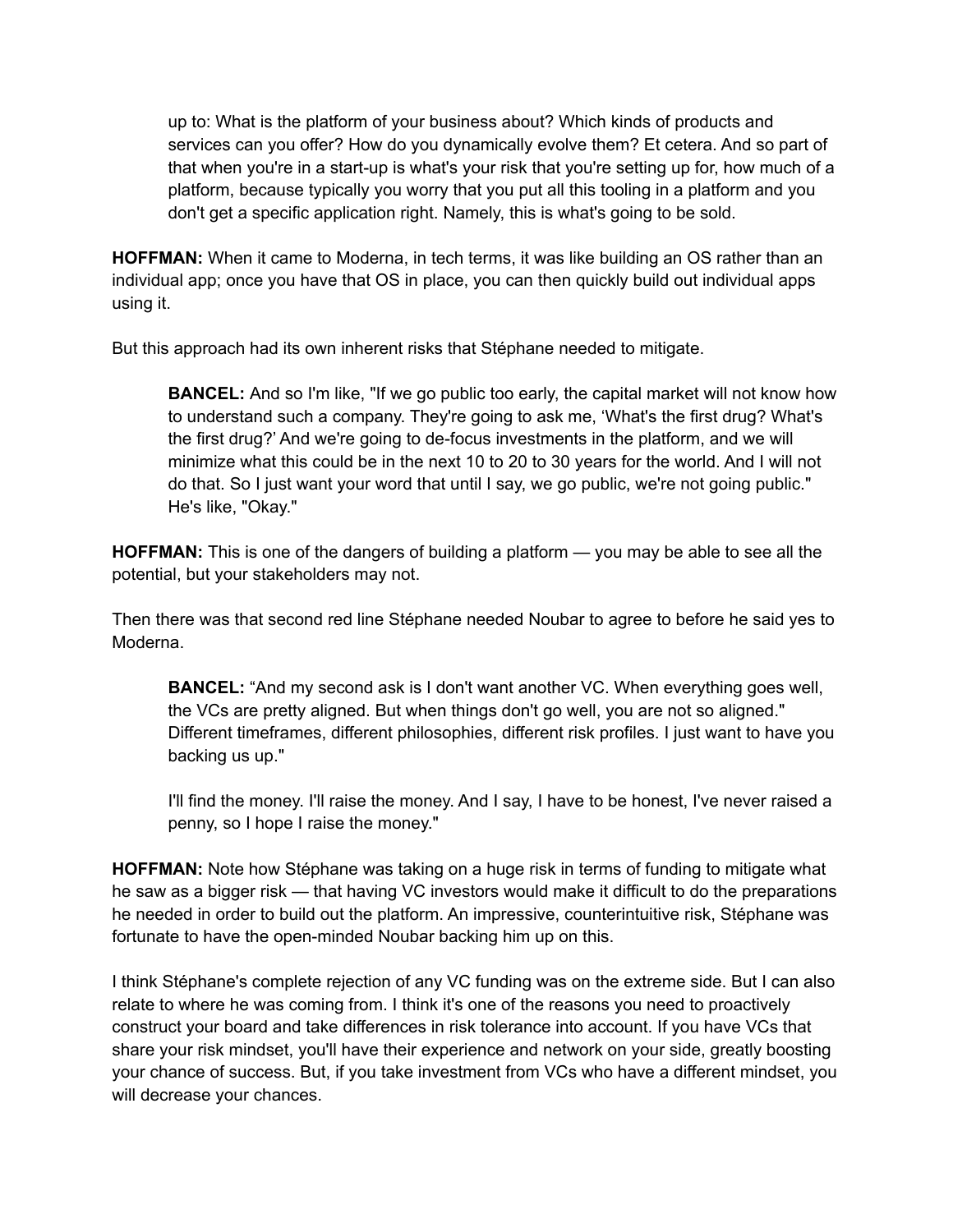And this is key — avoiding a risk doesn't mean avoiding all risk. It's a calculus. Stéphane was exchanging one risk for another. Not many people would have even seen this as a move they could take; who says no to funding opportunities? And very few would have seen just how aggressively they'd need to defend the timeframe for building that platform.

Now Stéphane needed to build out a company culture at Moderna that embraced risk and scaling at speed.

**HOFFMAN:** This is one of the key things that from my software technology platform company experience is both amazingly parallel and amazingly different because you're generating an ability to code as a platform across a number of different applications parallel, but you're solving science problems on, well, how do this actually work in these complex biological systems?

I think I heard that you went on a Silicon Valley tour and was curious. Why did you do that? What did you learn? And what did you learn that was parallel, and what did you learn that was different for building this new kind of company?

**BANCEL:** Yeah, the thing that was a very good model for us with the tech platform was this notion of invest in the platform as much as you can, don't think about the apps at the beginning. Just build. We had to build the operating system of mRNA. And so, we just built the systems and more and more so we can have people coding apps, which is developing drugs. For us, COVID-19 vaccine was one app that the team built out of the Moderna mRNA OS.

And so, a lot of those analogies in term of: how do you think about investments, how do you think about timeframe, how do you think about compounding, how do you think about learning, how do you invest in digital infrastructure so that you build the tools so that your teams can really go very quickly and scale?

And there was nobody in biotech that has grown so fast, or pharma because those are big companies. So I'm like, "I need to go to California."

**HOFFMAN:** Stéphane visited companies including Netflix, Google, and Facebook. He told me about the many things he learned about scaling culture, hiring at speed, onboarding, and defining your mission — all of which Masters of Scale members can hear in the uncut version of this interview.

That tour also gave Stéphane ideas about how Moderna's risk mindset could differentiate it from the rest of the pharma industry.

**BANCEL:** What we needed is: what's a tool set that we need to give people on how they make decisions? And some of them are very not intuitive for people coming from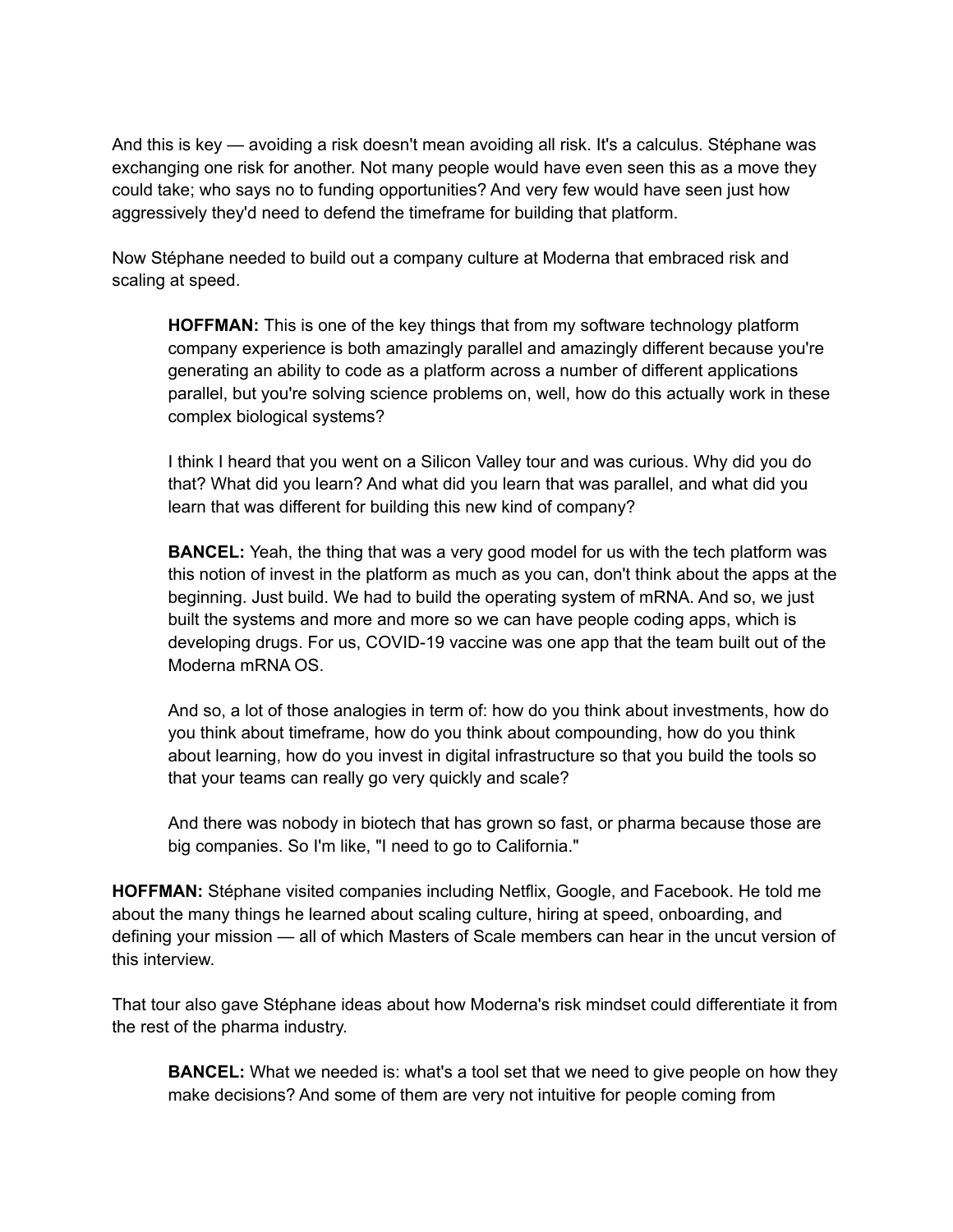pharma. This is not an industry where you have the most, let's say, risk-taking people, for example, because as you know, most drugs fail in the clinic in pharma.

And so when the drug works, the key motto is, don't break anything because the NPV of that drug. The day of launch could be 20, 50, a hundred billion dollars in one drug. So imagine the brand manager of that drug doesn't have a lot of room for freedom. They don't want to take any risk because there's so much at stake. And then there's a regulatory side of it where you build the process once, and then you have to go back to the FDA. And most people say, "I don't want to do that. So I don't change the process." So you have a lot of constraint in the industry that makes that this is not an industry where people take a lot of risk.

And so, one of our mindset that we articulate very clearly to people is you cannot have impact without taking risk. And we're all about impact to patients. And one of the reasons we were ready when the virus happened, and we were able to get one of the best vaccines in the world is: we have been spending 10 years taking a lot of calculated risk. And taking risk is not doing things that are unlawful or unethical. It's doing something that might fail. And how do you build a portfolio, how do you build options?

**HOFFMAN:** Building optionality is important. But one thing to remember is there can be different dangers around having too much optionality. Maybe it's analysis paralysis or decision paralysis, being unwilling to commit to one specific thing because it's right for the company and the market. But on the other hand, a big part of a business is having an established platform to iterate, which gives you a lot of value.

With a mindset for risk that set it apart from the rest of the pharma industry, Moderna worked at building out its tech platform. But while progress was encouraging, acceptance of the new technology in the wider industry was slow. It made getting funding from institutional investors difficult, and it also made attracting highly-qualified scientists hard.

But then in 2016, Moderna partnered with another pharma company whose name will be familiar to you: AstraZeneca and its CEO, Pascal Soriot.

**BANCEL:** He is one of the few CEOs in pharma who really understand science deeply. And he's like, "Look, it's crazy. But if it works, it is going to change medicine forever." So they give us \$240 million upfront payment to get access to 40 drug options. And that was a big moment because we moved from literally \$20 million of cash left on the balance sheet to \$260 million the next day when we got the payment, S=so there was a big change into what we could do science-wise.

**HOFFMAN:** Stéphane had found a like-minded investor that also gave a huge boost to industry confidence in mRNA. This made it easier for the company to secure talent and build out its platform.